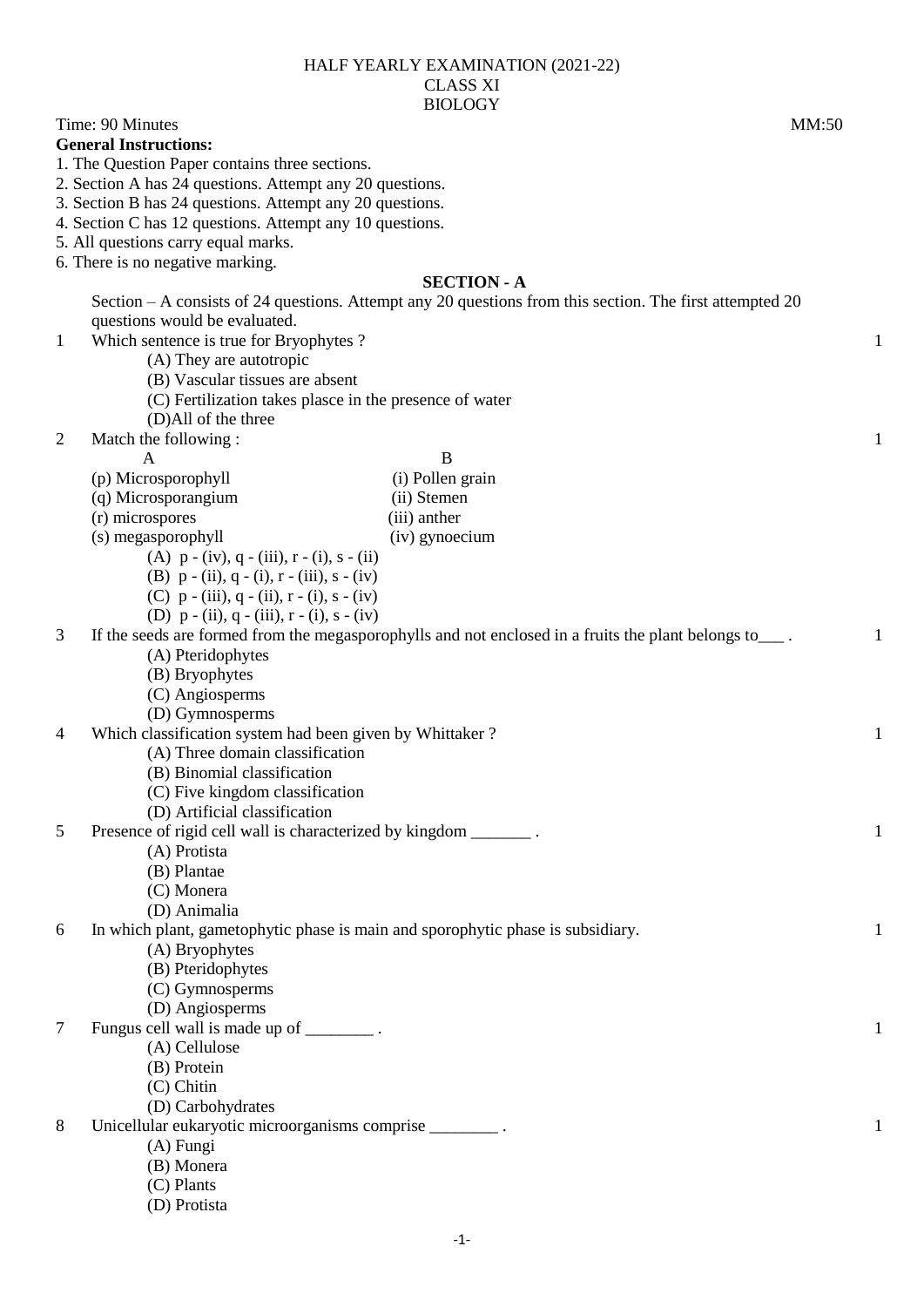| 9  | Kingdom Protista include:                                          |                                                                                 | $\mathbf{1}$ |
|----|--------------------------------------------------------------------|---------------------------------------------------------------------------------|--------------|
|    | (A) Paramecium, Euglena, Dinoflagellates                           |                                                                                 |              |
|    | (B) Hydra, Amoeba, Paramoecium                                     |                                                                                 |              |
|    | (C) Yeast, Euglena, Dinoflagellates                                |                                                                                 |              |
|    | (D) Mushroom, Paramoecium, Euglena.                                |                                                                                 |              |
| 10 | Match the following:                                               |                                                                                 | $\mathbf{1}$ |
|    |                                                                    | B                                                                               |              |
|    | A                                                                  |                                                                                 |              |
|    | (p) Yeast                                                          | (i) Bread mould                                                                 |              |
|    | (q) Rhizopus                                                       | (ii) Mushroom                                                                   |              |
|    | (r) Agaricus                                                       | (iii) Unicelluar                                                                |              |
|    | (A) $p - (ii)$ , $q - (i)$ , $r - (iii)$                           |                                                                                 |              |
|    | (B) $p - (i)$ , q - (ii), r - (iii)                                |                                                                                 |              |
|    | (c) $p - (iii)$ , $q - (i)$ , $r - (ii)$                           |                                                                                 |              |
|    | (D) $p - (iii)$ , $q - (ii)$ , $r - (i)$                           |                                                                                 |              |
| 11 | Which of the following is included in five kingdom classification. |                                                                                 | $\mathbf{1}$ |
|    | (A) Monera, Protista, Animalia, Plantae, Algae                     |                                                                                 |              |
|    | (B) Monera, Protista, Fungi, Plantae, Animalia                     |                                                                                 |              |
|    | (C) Virus, Prokaryota, Fungi, Plantae, Animalia                    |                                                                                 |              |
|    |                                                                    | (D) Algae, Fungi, Bryophyta, Pteridophyta, Gymnosperm                           |              |
| 12 |                                                                    | Branch connected with nomenclature, identification and classification is called |              |
|    |                                                                    |                                                                                 | 1            |
|    | (A) Ecology                                                        |                                                                                 |              |
|    | (B) Taxonomy                                                       |                                                                                 |              |
|    | (C) Morphology                                                     |                                                                                 |              |
|    | (D) Physiology                                                     |                                                                                 |              |
| 13 | The smallest unit of living organism is                            |                                                                                 | $\mathbf{1}$ |
|    | $(A)$ DNA                                                          |                                                                                 |              |
|    | $(B)$ RNA                                                          |                                                                                 |              |
|    | $(C)$ cell                                                         |                                                                                 |              |
|    | (D) protein                                                        |                                                                                 |              |
| 14 | Basic unit of classification of organisms is                       |                                                                                 | 1            |
|    | (A) species                                                        |                                                                                 |              |
|    | (B) population                                                     |                                                                                 |              |
|    | $(C)$ class                                                        |                                                                                 |              |
|    | (D) family                                                         |                                                                                 |              |
| 15 | Carl Linnaeus is famous for                                        |                                                                                 |              |
|    |                                                                    |                                                                                 | 1            |
|    | (A) coining the term 'systematics'                                 |                                                                                 |              |
|    | (B) introducing binomial nomenclature                              |                                                                                 |              |
|    | (C) giving all natural system of classification                    |                                                                                 |              |
|    | (D) all of these                                                   |                                                                                 |              |
| 16 | Which is the first step of taxonomy?                               |                                                                                 | 1            |
|    | (A) nomenclature                                                   |                                                                                 |              |
|    | (B) classification                                                 |                                                                                 |              |
|    | (C) identification                                                 |                                                                                 |              |
|    | (D) hierarchical arrangement                                       |                                                                                 |              |
| 17 |                                                                    |                                                                                 | 1            |
|    | (A) porifera                                                       |                                                                                 |              |
|    | (B) Annelida                                                       |                                                                                 |              |
|    | (C) Mollusca                                                       |                                                                                 |              |
|    | (D) Aschelminthes                                                  |                                                                                 |              |
| 18 | The excretory cells, that are found in platyhelminthes are ______  |                                                                                 | 1            |
|    |                                                                    |                                                                                 |              |
|    | (A) Nephridia                                                      |                                                                                 |              |
|    | (B) Coller cells                                                   |                                                                                 |              |
|    | (C) Flame cells                                                    |                                                                                 |              |
|    | (D) all above                                                      |                                                                                 |              |
| 19 |                                                                    |                                                                                 | 1            |
|    | (A) Flat worms                                                     |                                                                                 |              |
|    | (B) Sea walnuts                                                    |                                                                                 |              |
|    | (C) round worms                                                    |                                                                                 |              |
|    | (D) sponges                                                        |                                                                                 |              |
|    |                                                                    |                                                                                 |              |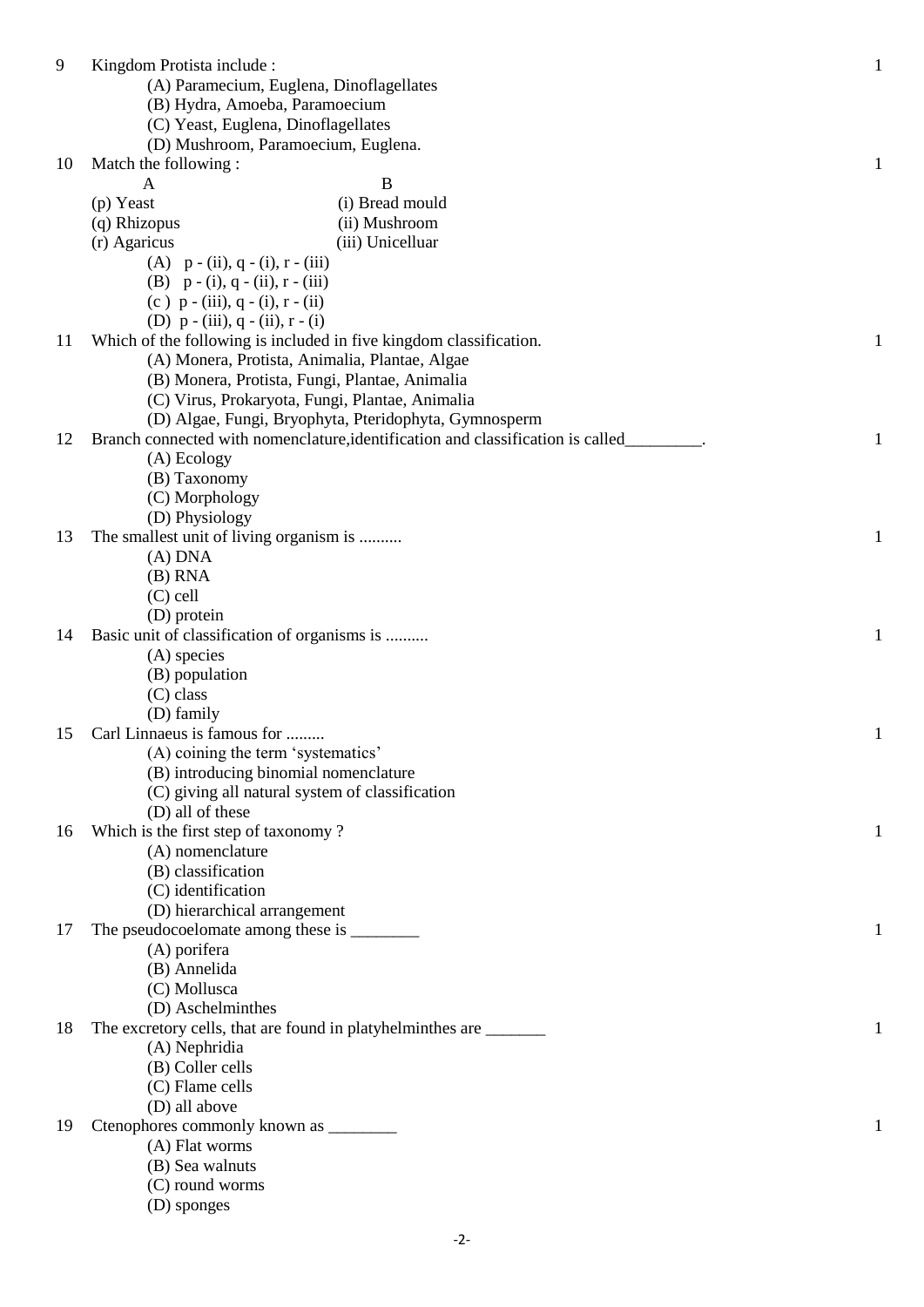| 20 | Find the odd                                                                                                  | 1            |
|----|---------------------------------------------------------------------------------------------------------------|--------------|
|    | (A) Sea fan                                                                                                   |              |
|    | (B) sea horse                                                                                                 |              |
|    | (C) sea cucumber                                                                                              |              |
|    | (D) sea lily                                                                                                  |              |
| 21 | Terminal mouth occur in                                                                                       | 1            |
|    | $(A)$ catla                                                                                                   |              |
|    | (B) Electric ray                                                                                              |              |
|    | $(C)$ shark                                                                                                   |              |
|    | (D) sting ray                                                                                                 |              |
| 22 | Salient feature of Arthropoda is                                                                              | $\mathbf{1}$ |
|    | (A) aquatic and free living                                                                                   |              |
|    | (B) chitinous exoskeleton and jointed appendages                                                              |              |
|    | (C) Radulla                                                                                                   |              |
|    | (D) None of those                                                                                             |              |
| 23 | Ascaris is found in                                                                                           | 1            |
|    | (A) body cavity                                                                                               |              |
|    | (B) lymph nodes                                                                                               |              |
|    | (C) tissue                                                                                                    |              |
|    | (D) alimentary canal                                                                                          |              |
| 24 | The blood of Aves is                                                                                          | 1            |
|    | $(A)$ warm                                                                                                    |              |
|    | $(B)$ cold<br>(C) warm and cold                                                                               |              |
|    | (D) semi worm                                                                                                 |              |
|    | <b>SECTION - B</b>                                                                                            |              |
|    | Section - B consists of 24 questions (Sl. No.25 to 48). Attempt any 20 questions from this section. The first |              |
|    | attempted 20 questions would be evaluated.                                                                    |              |
|    | Question No. 25 to 28 consist of two statements $-$ Assertion (A) and Reason (R).                             |              |
|    | Answer these questions selecting the appropriate option given below:                                          |              |
|    | A. Both A and R are true and R is the correct explanation of A                                                |              |
|    | B. Both A and R are true and R is not the correct explanation of A                                            |              |
|    | C. A is true but R is false                                                                                   |              |
|    | D. Both A and R are False                                                                                     |              |
| 25 | <b>Assertion :</b> Cell membrane is semipermeable.                                                            | 1            |
|    | <b>Reason :</b> The constituent molecules can freely move in the membrane.                                    |              |
| 26 | Assertion: The endoplasmic reticulum which lacks ribosomes is called smooth endoplasmic reticulum (SER).      | 1            |
|    | <b>Reason:</b> SER is mainly involved in protein synthesis.                                                   |              |
| 27 | <b>Assertion :</b> Glycosidic bonds are formed by dehydration.                                                | 1            |
|    | <b>Reason :</b> In polysaccharides, individual monosaccharide is linked by glycosidic bond.                   |              |
| 28 | <b>Assertion :</b> DNA molecules and RNA molecules are found in the nucleus of cell.                          | 1            |
|    | <b>Reason :</b> On heating, enzymes do not lose their specific activity                                       |              |
| 29 | Name of the following aestivation type:                                                                       | $\mathbf{1}$ |
|    |                                                                                                               |              |
|    | (A) Valvate                                                                                                   |              |
|    | (B) Twisted                                                                                                   |              |
|    | (C) Imbricate                                                                                                 |              |
|    | (D) Quincuncial                                                                                               |              |
| 30 | Identify the inflorescence                                                                                    | 1            |
|    | (A) Raceme                                                                                                    |              |
|    | (B) Spike                                                                                                     |              |
|    | (C) Helicoid                                                                                                  |              |
|    | (D) Cymose                                                                                                    |              |
|    |                                                                                                               |              |

- 31 Choose correct option
	- Colum 1 Colum2
	- (p) polydelphous I china rose
	- (q) monodelphous II pea
	- (r) diadelphous III citrus
- 

1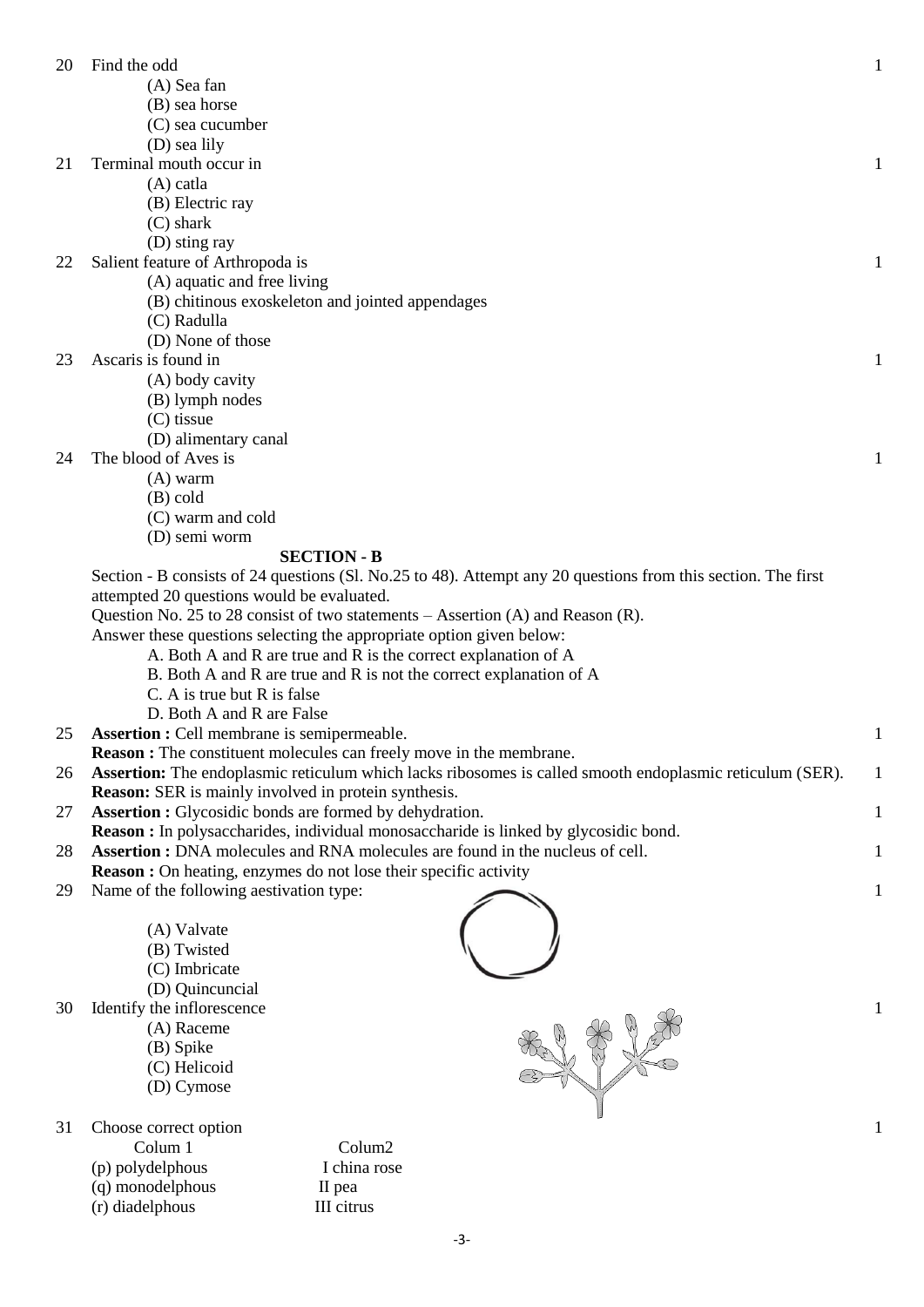- (A) P- III, q-I, r-II
- $(B)$  P- III , $q$ -II, r- I
- $(C)$  P-I,  $q$  III ,r-II
- (D) P-II, q- III ,r-I
- 32 Zygomorphic means the flower is
	- (A) Bilateral symmetrical (B) Radial Symmetrical
		-
	- (C) Asymmetrical
	- (D) irregular
- 33 Identify the type of ovary in the given flower
	- (A) Hypogynous
	- (B) Superior
	- (C) Perigynous
	- (D) Epigynous

(C) Vacuoles

(D) Endoplasmic Reticulum

| 34 | Epithelial tissues which consists of broad and flat, disc-like cells closely fitted like of a mosaic floor and lines blood<br>vessels is known as | 1 |
|----|---------------------------------------------------------------------------------------------------------------------------------------------------|---|
|    | (A) squamous epithelium                                                                                                                           |   |
|    | (B) epidermal cells                                                                                                                               |   |
|    | (C) endothelium                                                                                                                                   |   |
|    | (D) pavement cells                                                                                                                                |   |
| 35 | Where would you find a mast cells?                                                                                                                |   |
|    | (A) adipose tissue                                                                                                                                |   |
|    | (B) areolar tissue                                                                                                                                |   |
|    | (C) yellow fibrous tissue                                                                                                                         |   |
|    | (D) white fibrous tissue                                                                                                                          |   |
| 36 | Fibrous tissue which connects the two bones is                                                                                                    |   |
|    | (A) adipose tissue                                                                                                                                |   |
|    | (B) tendon                                                                                                                                        |   |
|    | (C) connective tissue                                                                                                                             |   |
|    | (D) ligament                                                                                                                                      |   |
| 37 | A bone is distinguished from cartilage by the presence                                                                                            |   |
|    | (A) Collagen fibres                                                                                                                               |   |
|    | (B) Lymph vessels                                                                                                                                 |   |
|    | (C) Haversian canals                                                                                                                              |   |
|    | (D) Calcified matrix                                                                                                                              |   |
| 37 | The muscles which do not get fatigued are                                                                                                         | 1 |
|    | (A) striped muscle                                                                                                                                |   |
|    | (B) unstriped muscles                                                                                                                             |   |
|    | (C) cardiac muscles                                                                                                                               |   |
|    | $(D)$ none                                                                                                                                        |   |
| 39 | Alveoli of mammalian lung are lined with                                                                                                          |   |
|    | (A) simple cuboidal epithelium                                                                                                                    |   |
|    | (B) ciliated columnar epithelium                                                                                                                  |   |
|    | (C) simple squamous epithelium                                                                                                                    |   |
|    | (D) ciliated cuboidal epithelium                                                                                                                  |   |
| 40 | The tissue which connects bone with muscle is known as                                                                                            |   |
|    | $(A)$ tendon                                                                                                                                      |   |
|    | (B) adipose tissue                                                                                                                                |   |
|    | (C) ligament                                                                                                                                      |   |
|    | (D) fibrous tissue                                                                                                                                |   |
| 41 | Mammary glands are                                                                                                                                |   |
|    | (A) exocrine gland                                                                                                                                |   |
|    | (B) endocrine glands                                                                                                                              |   |
|    | (C) sebaceous glands                                                                                                                              |   |
|    | (D) alveolar glands                                                                                                                               |   |
| 42 | Which organelle is responsible for degradation of worn out cells?                                                                                 |   |
|    | (A) Lysosome                                                                                                                                      |   |
|    | (B) Golgi apparatus                                                                                                                               |   |



1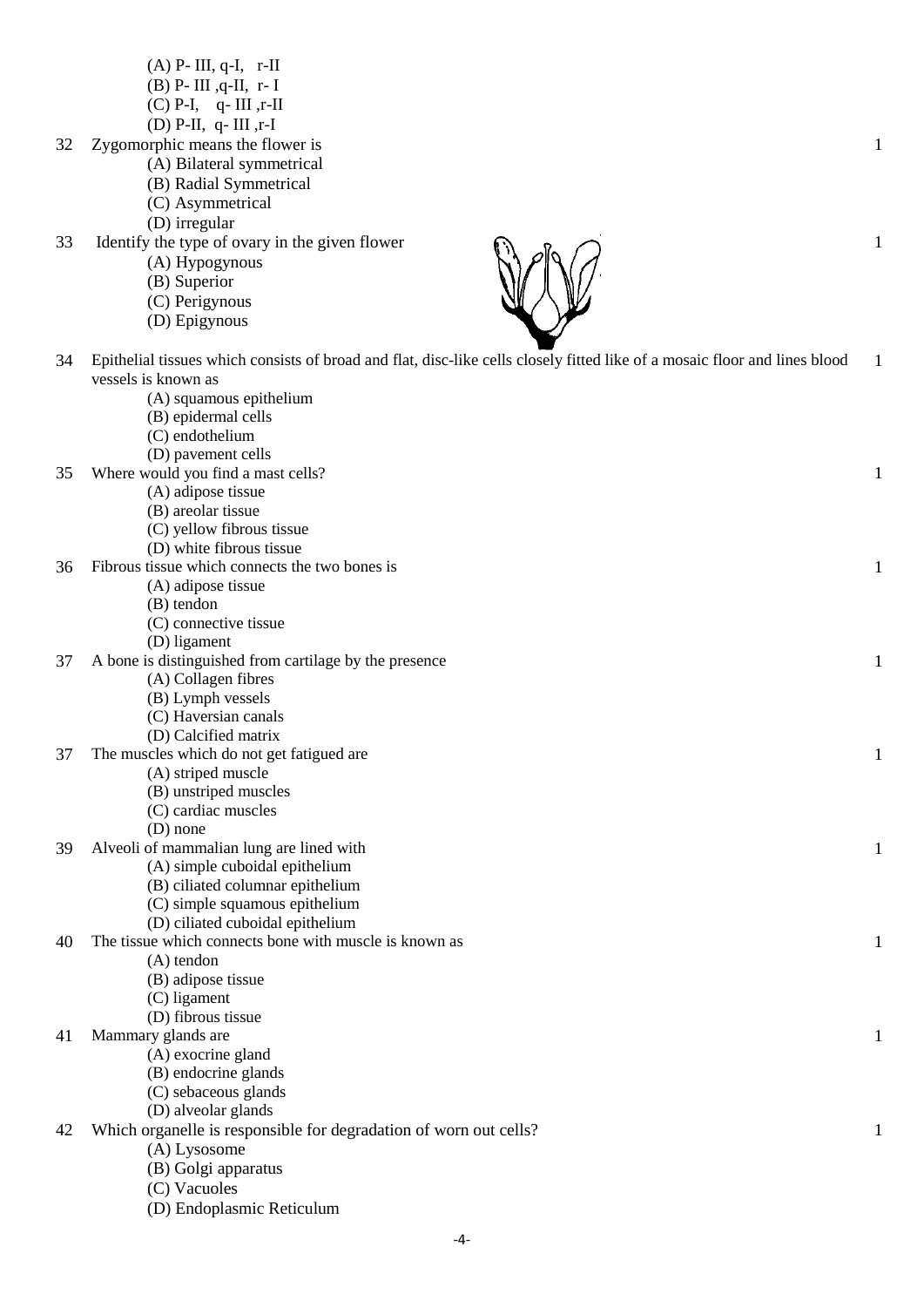| 43 | This organelle possesses 9+0 structure.                                                            | 1            |
|----|----------------------------------------------------------------------------------------------------|--------------|
|    | (A) Cillia                                                                                         |              |
|    | (B) Centriole                                                                                      |              |
|    | (C) Flagella                                                                                       |              |
|    | $(D)$ all                                                                                          |              |
| 44 | Which organelle possesses circular DNA?                                                            | 1            |
|    | (A) Chloroplast                                                                                    |              |
|    | (B) Lysosome                                                                                       |              |
|    | (C) Ribosome                                                                                       |              |
|    | (D) Golgi appartus                                                                                 |              |
| 45 | Middle lamella is made up of which substance?                                                      | 1            |
|    | (A) Muramic acid                                                                                   |              |
|    | (B) Hemicellulose                                                                                  |              |
|    | (C) Calcium pectate                                                                                |              |
|    | (D) Phosphoglyceride                                                                               |              |
| 46 | What is correct about Fluid-mosaic model?                                                          | 1            |
|    | (A) Protein bilayer and phospholipid is included in it.                                            |              |
|    | (B) Above protein layer, one layer of phospholipid is present                                      |              |
|    | (C) Above protein layer, two layer of phospholipid is present                                      |              |
|    | (D) A lipid bilayer and protein included in it.                                                    |              |
| 47 | Which organelle is observed in animal cell but absent in plant cell?                               | $\mathbf{1}$ |
|    | (A) Centriole                                                                                      |              |
|    | (B) Mitochondria                                                                                   |              |
|    | (C) Endoplasmic reticulum                                                                          |              |
|    | (D) Golgi apparatus                                                                                |              |
| 48 | Bacteria possess which type of ribosomes?                                                          | $\mathbf{1}$ |
|    | $(A)$ 80S                                                                                          |              |
|    | $(B)$ 70S                                                                                          |              |
|    | $(C)$ 60S                                                                                          |              |
|    | $(D)$ 40S                                                                                          |              |
|    | <b>SECTION - C</b>                                                                                 |              |
|    | Section-C consists of <b>one case</b> followed by 6 questions linked to this case (Q.No.49 to 54). |              |

1

1

1

Besides this, 6 more questions are given. Attempt any 10 questions in this section. The first attempted 10 questions would be evaluated. CASE- The other type of macromolecule that one would find in the acid insoluble fraction of any living tissue

is the nucleic acid. These are polynucleotides. Together with polysaccharides and polypeptides these comprise the true macromolecular fraction of any living tissue or cell. For nucleic acids, the building block is a nucleotide. A nucleotide has three chemically distinct components. One is a heterocyclic compound, the second is a monosaccharide and the third a phosphoric acid or phosphate.

- 49 Which one of the following is the major component of chromosome?
	- (A) Nucleic acid
	- (B) Protein
	- (C) Nitrogen base
	- (D) Lipid

50 Nucleic acid contains which group of molecules in their constitution?

- $(A)$  C, H, N and S
- (B) C, H, O, N and S
- (C) C, H, N, O, and P
- (D) C, H, N and O
- 51 Which are the structural units of DNA?
	- (A) Nitrogen base
	- (B) Pentose sugar
	- (C) nucleotide
	- (D) phosphoric acid